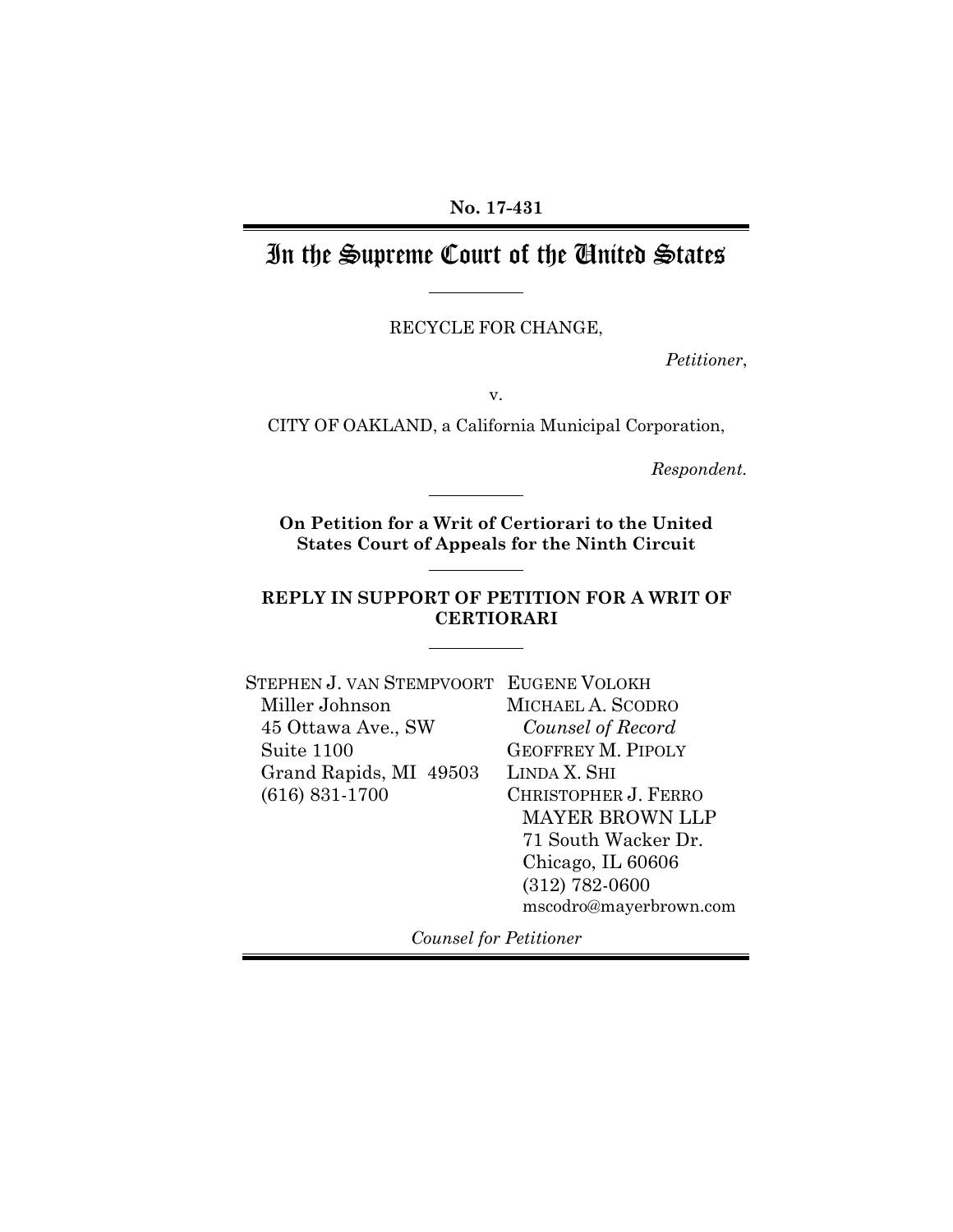# **TABLE OF CONTENTS**

| L       | THE NINTH CIRCUIT'S DECISION<br><b>CREATES A SPLIT IN LOWER</b> |  |
|---------|-----------------------------------------------------------------|--|
| $\Pi$ . | THE NINTH CIRCUIT IS WRONG ON                                   |  |
| III —   | THIS CASE IS AN EXCELLENT<br>VEHICLE FOR RESOLVING THE          |  |
|         |                                                                 |  |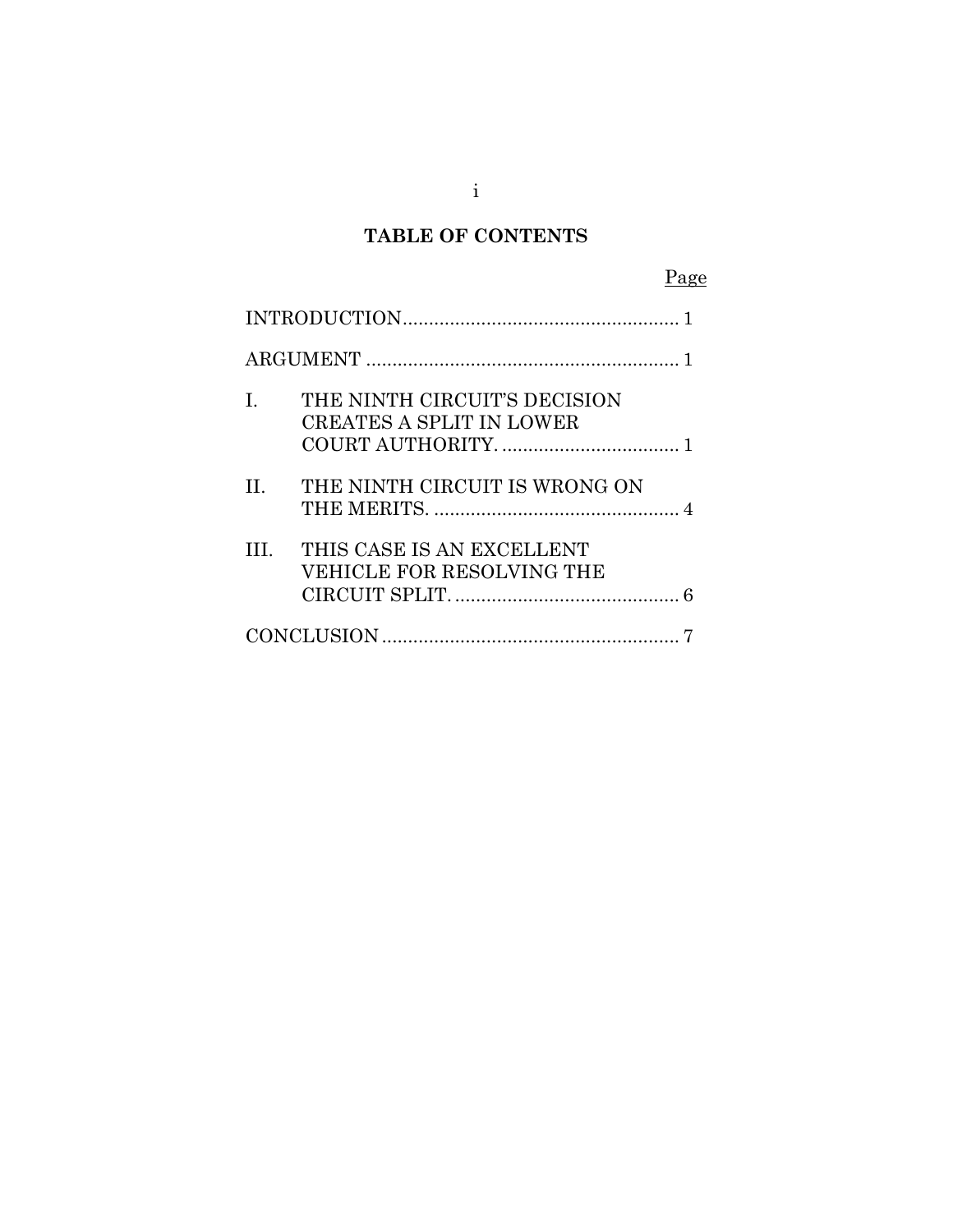# **TABLE OF AUTHORITIES**

# **Page(s)**

## **Cases**

| Cincinnati v. Discovery Network, Inc.,                           |
|------------------------------------------------------------------|
| FCC v. League of Women Voters,                                   |
| Linc-Drop, Inc. v. City of Lincoln,                              |
| McCullen v. Coakley,                                             |
| National Fed'n of the Blind of Texas, Inc. v.<br>Abbott,         |
| Planet Aid v. City of St. Johns,                                 |
| Reed v. Town of Gilbert,                                         |
| Riley v. National Fed'n of the Blind of North<br>Carolina, Inc., |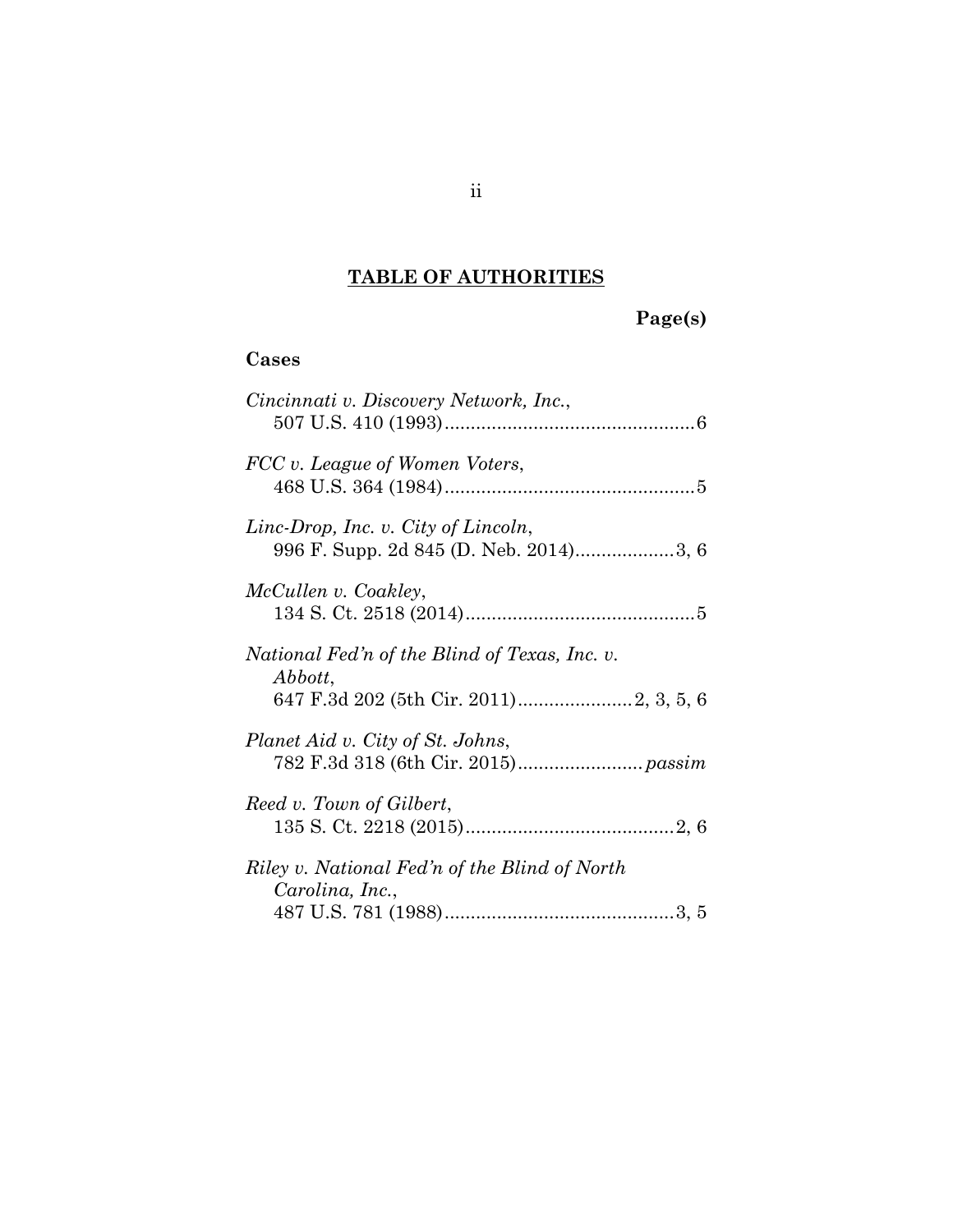| Sec'y of State of Md. v. Joseph H. Munson               |
|---------------------------------------------------------|
| Co.                                                     |
| United States v. Playboy Entm't Grp., Inc.,             |
| Vill. of Schaumburg v. Citizens for a Better<br>$Env$ , |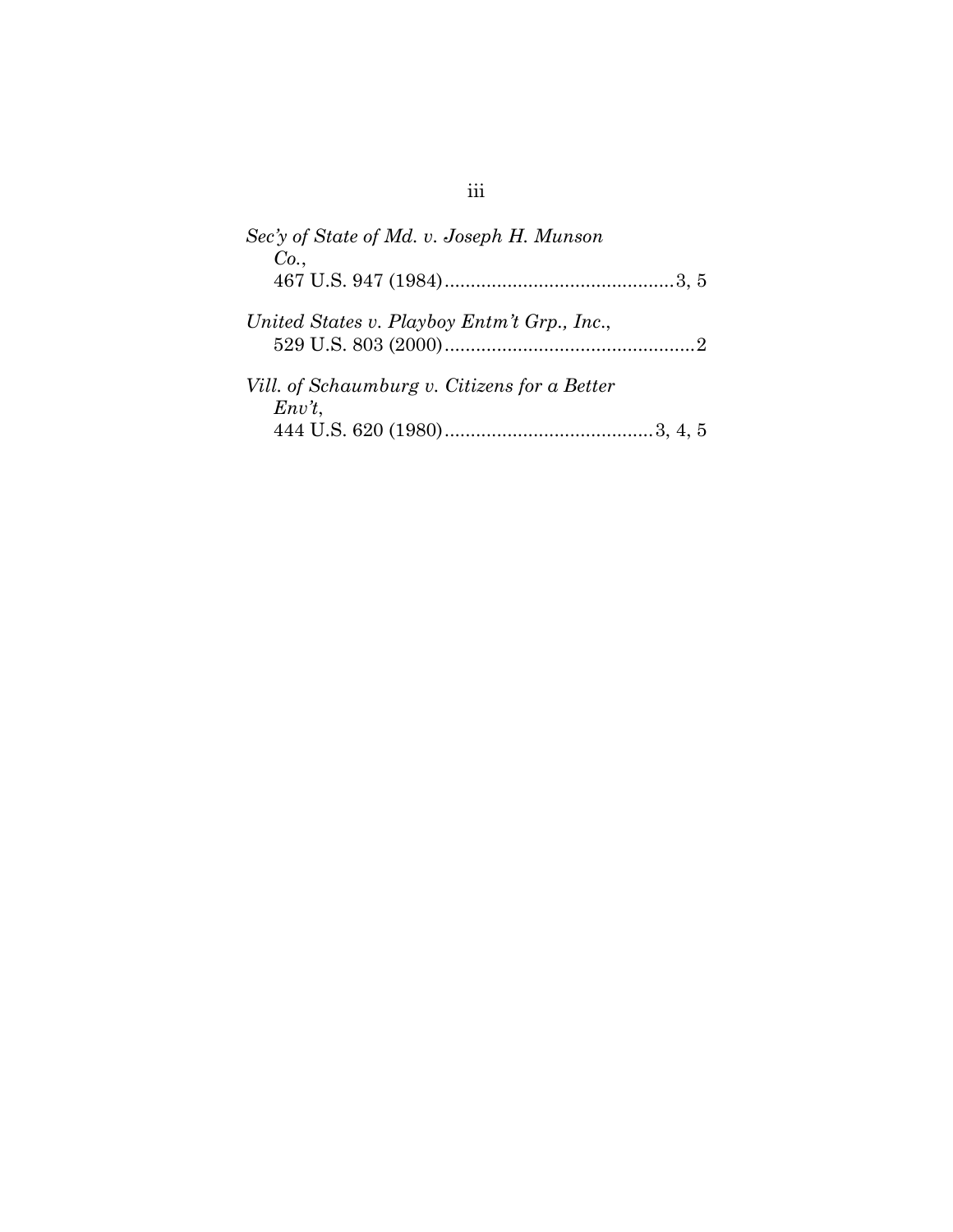#### **INTRODUCTION**

The City of Oakland's response adopts the same analysis—and makes the same mistakes—as the Ninth Circuit's opinion.

The question presented is whether the First Amendment allows a regulation to target bins used to solicit donations without similarly regulating their otherwise equivalent counterparts. Two circuit courts—the Fifth and the Sixth—have held that donation bins implicate the same First Amendment interests that protect in-person solicitors. Thus, because Oakland's Ordinance singles out donation bins for regulation different from their counterparts, the City has engaged in unconstitutional contentbased discrimination.

In an attempt to distinguish this case from decisions of this Court and other circuits, Oakland relies heavily on the Ninth Circuit's distinction between for-profit solicitation and non-profit solicitation. But this distinction is constitutionally meaningless under this Court's precedent.

Oakland's efforts to explain away the circuit split thus fail, as does its attempt to reconcile the decision below with this Court's precedent. Nor, finally, is there anything to Oakland's claim that this case is somehow an improper vehicle for certiorari review.

#### **ARGUMENT**

### **I. The Ninth Circuit's Decision Creates A Split In Lower Court Authority.**

Oakland raises two arguments in an effort to explain away the split in authority. Both fail.

1. First, Oakland seeks to distinguish the Sixth Circuit's decision in *Planet Aid v. City of St. Johns*, 782 F.3d 318 (6th Cir. 2015), by claiming that the ordinance there banned donation bins entirely, while Oakland's ordinance merely regulates them.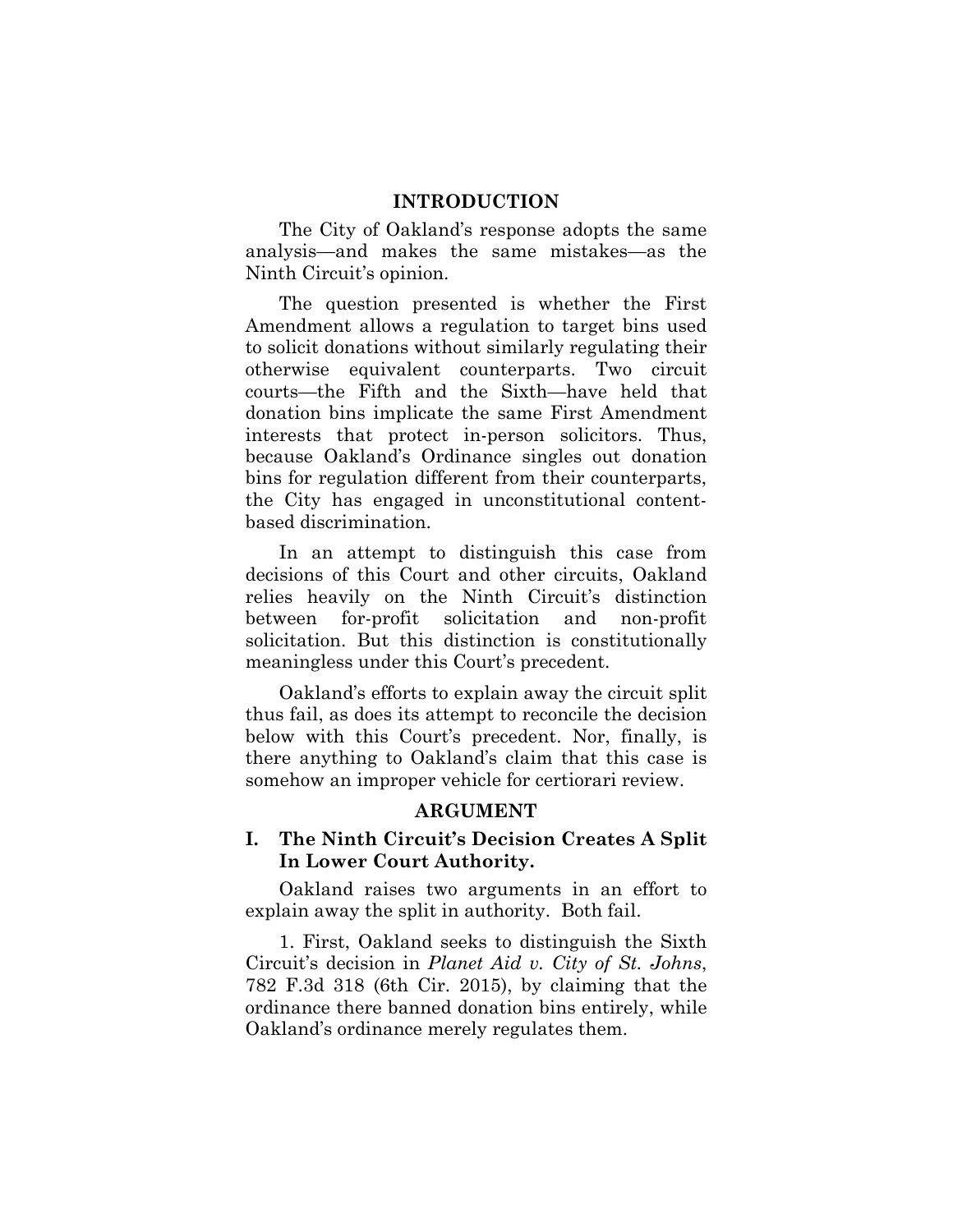But that factual distinction is legally irrelevant. "The distinction between laws burdening and laws banning speech is but a matter of degree. The Government's content-based *burdens* must satisfy the same rigorous scrutiny as its content-based *bans*." *United States v. Playboy Entm't Grp., Inc*., 529 U.S. 803, 812 (2000) (emphasis added); *see, e.g., Reed v. Town of Gilbert*, 135 S. Ct. 2218 (2015) (contentbased sign restrictions subject to strict scrutiny even though they regulate signs rather than ban them). Burdens and bans both can involve the government restricting speech based on its content. That is why it was "of no moment" to the Sixth Circuit whether the ordinance in *Planet Aid* was "labeled 'complete' or 'total.'" *Planet Aid*, 782 F.3d at 331 (quoting *Playboy Entm't Grp*., 529 U.S. at 812). The ordinance was unconstitutional because it "clearly *regulat[ed]* protected speech on the basis of its content." *Id*. at 328.

And *National Federation of the Blind of Texas, Inc. v. Abbott*, 647 F.3d 202 (5th Cir. 2011), did not involve a ban. Plaintiff there successfully challenged a simple requirement that for-profit collection bin operators disclose the amount of their collections donated to each charity. *Id.* at 206. The Fifth Circuit struck this requirement down as a content-based restriction on protected speech. *Id*. at 214, 215. *Abbott* thus voided a regulatory requirement significantly less onerous than the array of burdens Oakland's ordinance imposes—and the Fifth Circuit's analysis did not turn on whether the invalid law was a complete ban or partial regulation.

What mattered in *Planet Aid* and *Abbott* was that the law was content based, just as Oakland's ordinance is here.

2. Oakland also retreads the Ninth Circuit's core error, asserting that the ordinance is not content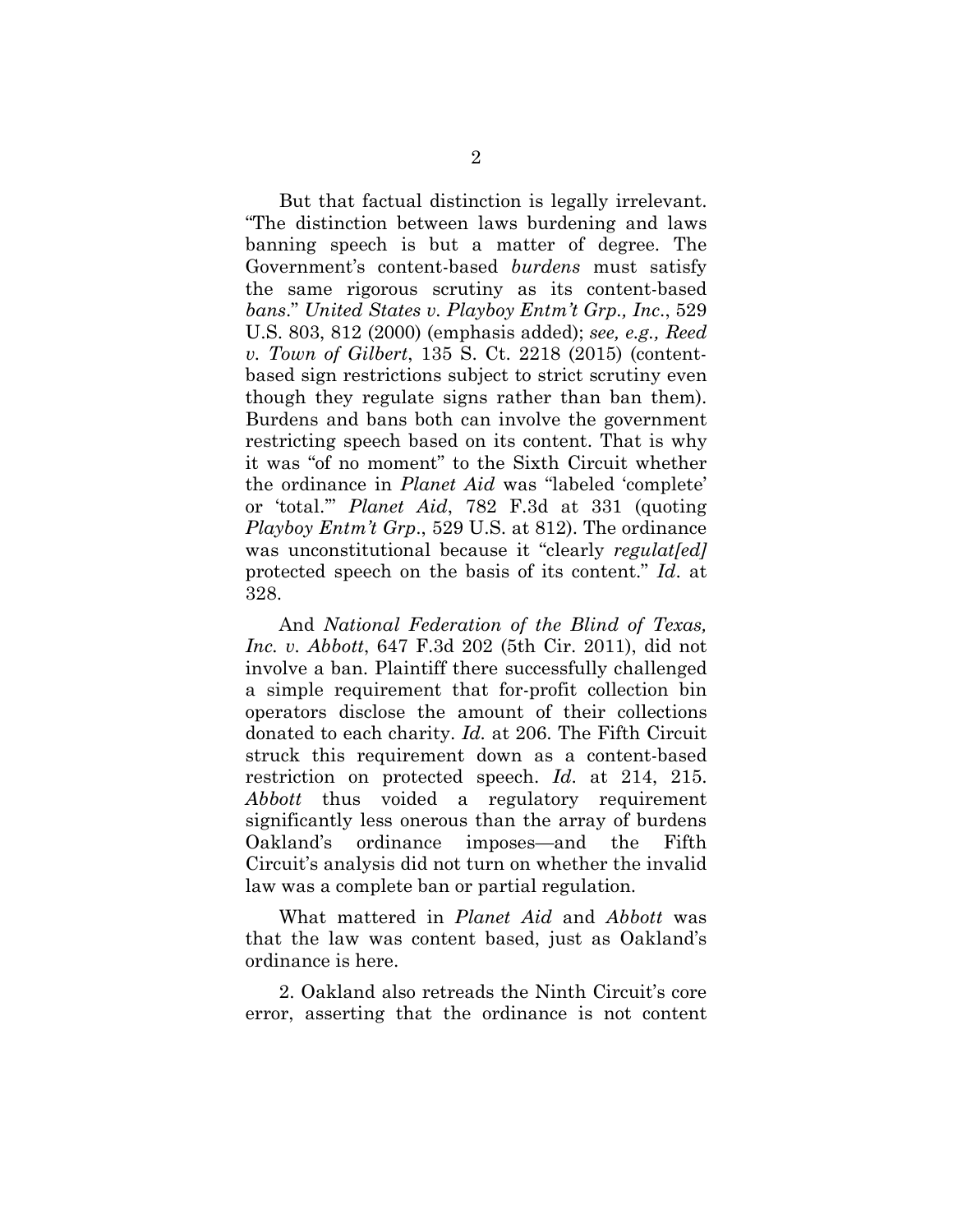based because it regulates the solicitation of donations without regard to whether the solicitor acts for a "charitable or business purpose." Pet. App. 11a. But Oakland's argument, like the Ninth Circuit's, proceeds from a false premise: that solicitations by a for-profit entity are for "business purposes" while solicitations by non-profit entities are for "charitable purposes." Compare Pet. App. 6a-7a ("It does not matter *why* the UDCB operator is collecting the personal items, *whether it be for charitable purposes or for-profit endeavors*." (emphasis added)), with Opp. 14 ("[T]he Ordinance regulates Oakland's UDCBs even-handedly, without regard to whether [sic] operator is engaged in *a forprofit business or a charitable enterprise.*" (emphasis added)).

According to Oakland, this supposed distinction between "business purpose" and "charitable purpose" makes this case different from *Planet Aid* and *Abbott*. But there is no First Amendment difference between solicitation by a non-profit entity and solicitation by a for-profit entity. See Pet. 14. A party's tax status says nothing about its First Amendment right to solicit a donation—to say nothing of the donor's First Amendment interests in accessing the solicitor's speech.

Thus, *Abbott* explained that for-profit collection bin operators engage in "charitable solicitations" protected by the First Amendment principles announced in *Riley v. National Federation of the Blind of North Carolina, Inc.*, 487 U.S. 781 (1988), *Secretary of State of Maryland v. Joseph H. Munson Co.*, 467 U.S. 947 (1984), and *Village of Schaumburg v. Citizens for a Better Environment*, 444 U.S. 620 (1980)*.* The court in *Linc-Drop, Inc. v. City of Lincoln*, 996 F. Supp. 2d 845 (D. Neb. 2014), agreed. *Id*. at 857.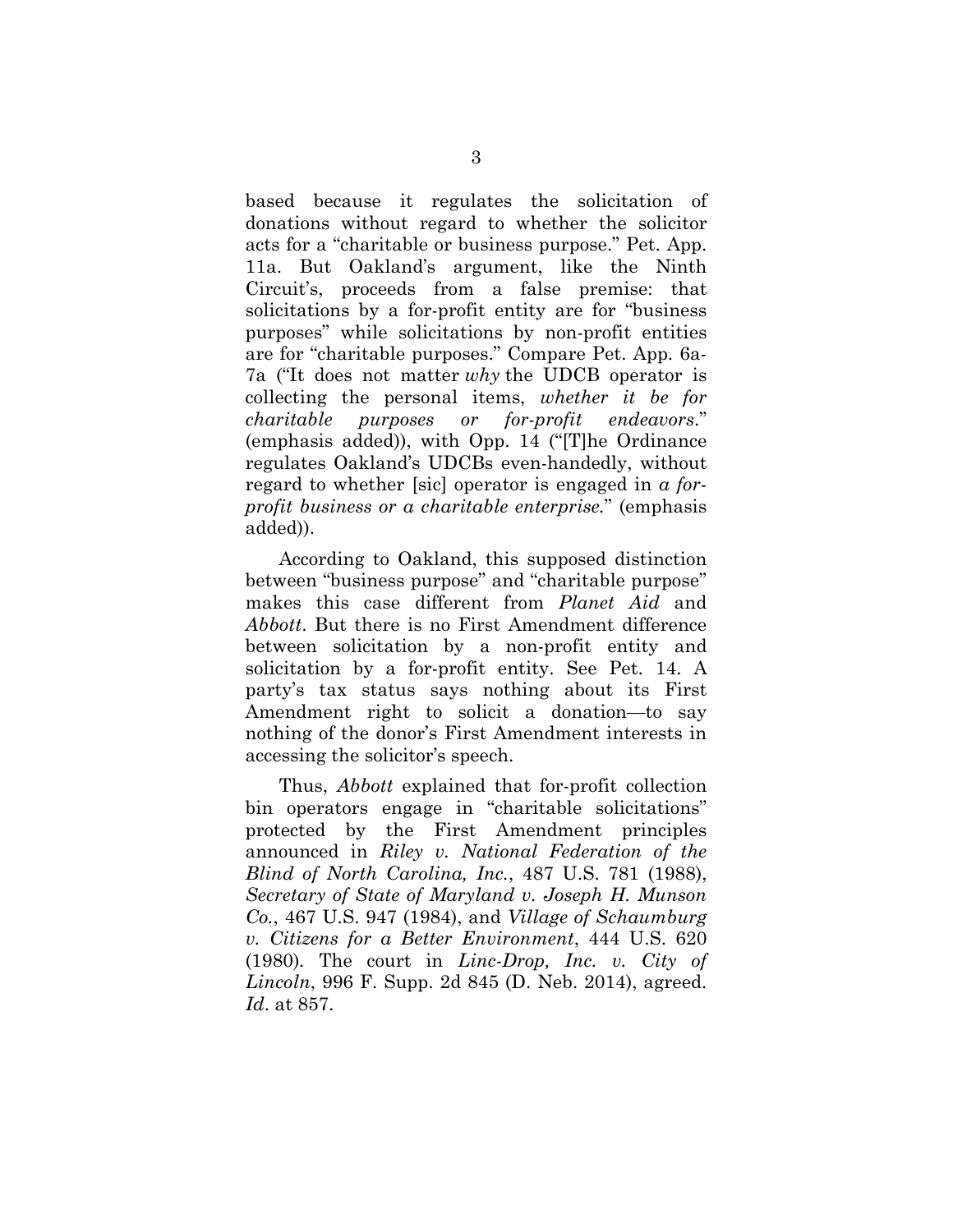Likewise, the law struck down in *Planet Aid* is indistinguishable from Oakland's ordinance. As the Ninth Circuit acknowledged, the law in *Planet Aid* regulated *all* outdoor boxes "designed to accept donated goods or items" without regard to whether the bin operator was a for-profit or non-profit entity—just as Oakland's ordinance does. Pet. App. 9a n.3. The Sixth Circuit nevertheless voided the law. Relying on *Schaumburg*'s recognition "that solicitation is characteristically intertwined with informative and perhaps persuasive speech seeking support for particular causes or for particular views on economic, political, or social issues," *Schaumburg,* 444 U.S. at 632, the Sixth Circuit correctly concluded the law was content based *precisely because* it did not regulate donation bins' equivalents (like trash cans) in the same way. *Planet Aid,* 782 F.3d at 328 (the law "clearly regulates protected speech on the basis of its content" because it "does not . . . regulate all unattended, outdoor receptacles" evenly).

Indeed, by focusing on a constitutionally meaningless distinction between "charitable" and "business" purposes, the City misses the distinction that matters most in this case: between donation bins—which "speak," and are thus entitled to constitutional protection, see *Planet Aid*, 782 F.3d at 325—and their equivalents, which do not, or which convey a very different message. The City's Ordinance—precisely like the one in *Planet Aid* singles out only donation bins for a particular form of regulation. As such, it is content-based—exactly like the law in *Planet Aid*. That the Ninth Circuit came to a different conclusion only confirms that the circuits are split on this issue.

#### **II. The Ninth Circuit Is Wrong on the Merits.**

Oakland fares no better on the merits of the constitutional questions this case presents. The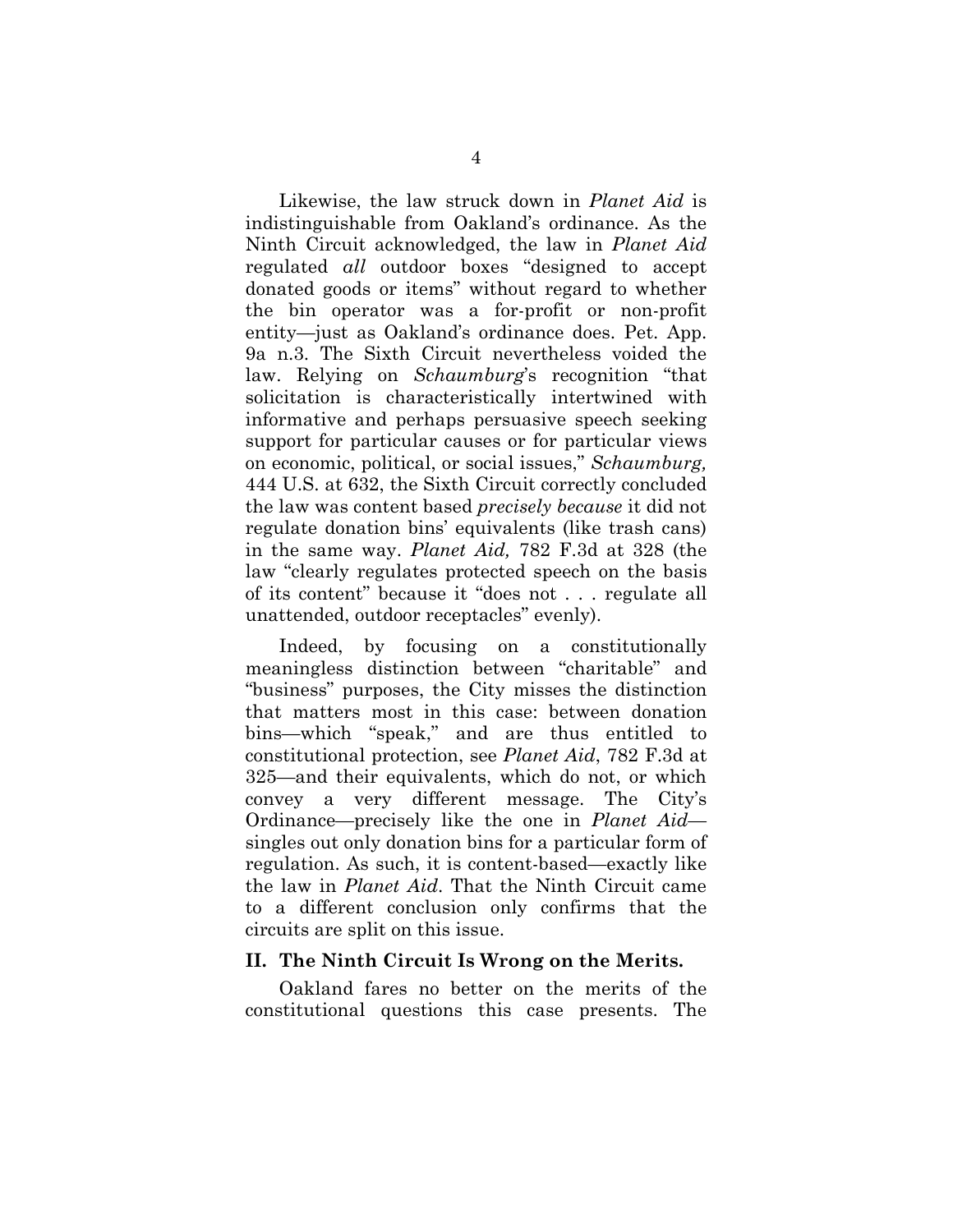Ninth Circuit's decision was contrary not only to the rulings of its sister circuits, but to the precedent of this Court.

As both the Fifth and Sixth Circuits recognized, donation bins "speak." They are "silent solicitors" implicating the same First Amendment interests as the in-person solicitors this Court found worthy of strong constitutional protections in *Schaumburg*, *Munson*, and *Riley*. *Abbott*, 647 F.3d at 213; see also *Planet Aid*, 782 F.3d at 325. The City acknowledges—indeed, stresses—that it has entirely different regulatory schemes for donation bins and their equivalents (like trash cans). Opp. 20. In other words, Oakland concedes that it treats differently, on the one hand, boxes that communicate the message "donate here for reuse" or "donate here to a charitable cause" and, on the other hand, boxes that say (effectively) "throw your trash here." Oakland argues that these disparate regulatory schemes demonstrate that its Ordinance is content-neutral when, in fact, they show the opposite. That Oakland treats donation bins—which "speak" on protected subjects—differently from all other receptacles is evidence that the Ordinance is content based.

Critically, the only way to know whether a particular receptacle is subject to one regulatory scheme or the other is for the government to examine the message on it. According to the Ninth Circuit, "that an officer must inspect a UDCB's message to determine whether it is subject to the Ordinance" does not mean the Ordinance is content based. Pet. App. 7a. But again, this Court has repeatedly held that a law "*would be* content based if it required 'enforcement authorities' to 'examine the content of the message that is conveyed to determine whether' a violation has occurred." *McCullen v. Coakley*, 134 S. Ct. 2518, 2531 (2014) (quoting *FCC v. League of*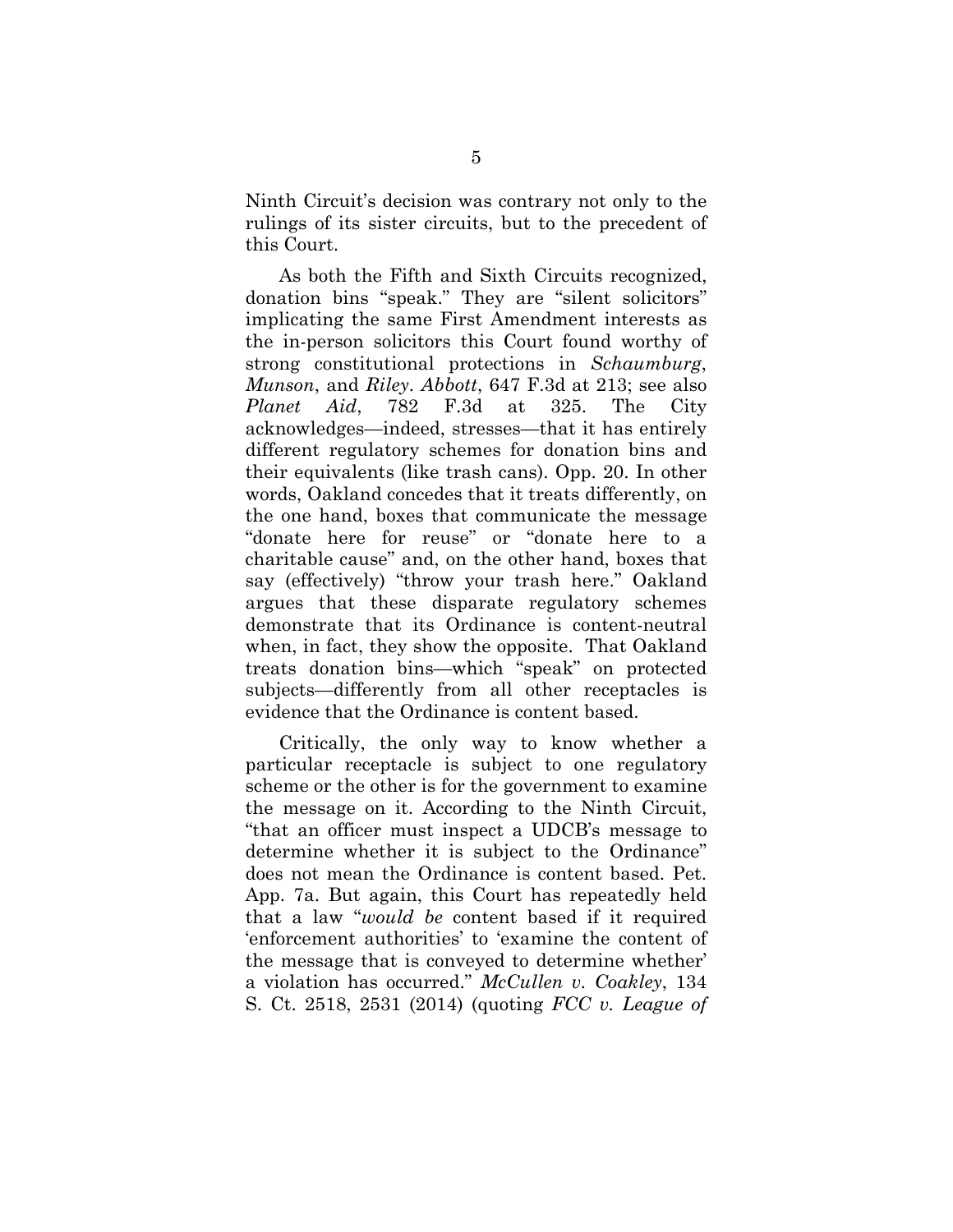*Women Voters*, 468 U.S. 364, 383 (1984)) (emphasis added).

In short, Oakland's Ordinance effects textbook content-based discrimination. See *Reed*, 135 S. Ct. at 2229-2230; *Cincinnati v. Discovery Network, Inc.*, 507 U.S. 410, 429 (1993).

### **III. This Case Is An Excellent Vehicle For Resolving The Circuit Split.**

As Recycle has already explained, see Pet. 23-24, it is immaterial that this case is on appeal from a preliminary injunction. The disposition of this appeal will dispose of the litigation; accordingly, the parties have agreed to stay all proceedings in the lower courts pending this Court's resolution of Recycle's petition. The dispositive issue here—whether Oakland's ordinance is a content-based restriction on protected speech—is purely legal. No additional factual record is necessary to resolve this case.

And an opinion from this Court would resolve all potential First Amendment issues arising in the donation-bin context. *Planet Aid*, *Abbott*, and *Linc-Drop* all turned on the very question that Recycle's petition presents—whether a regulation is content based when it applies only to bins engaged in charitable solicitation, regardless of whether the bin operator is a for-profit or non-profit entity. The specifics of those regulations (whether they effect complete bans, compel disclosure of for-profit status, or prohibit certain groups from using bins) are subordinate to the fundamental question of whether the regulations are content based. This case presents that foundational question, on which the lower courts are already divided.

The Ninth Circuit is the third federal appellate court to weigh in on the issue, and the decision below squarely contradicts decisions by two other courts of appeals. Both the Fifth and Sixth Circuits would